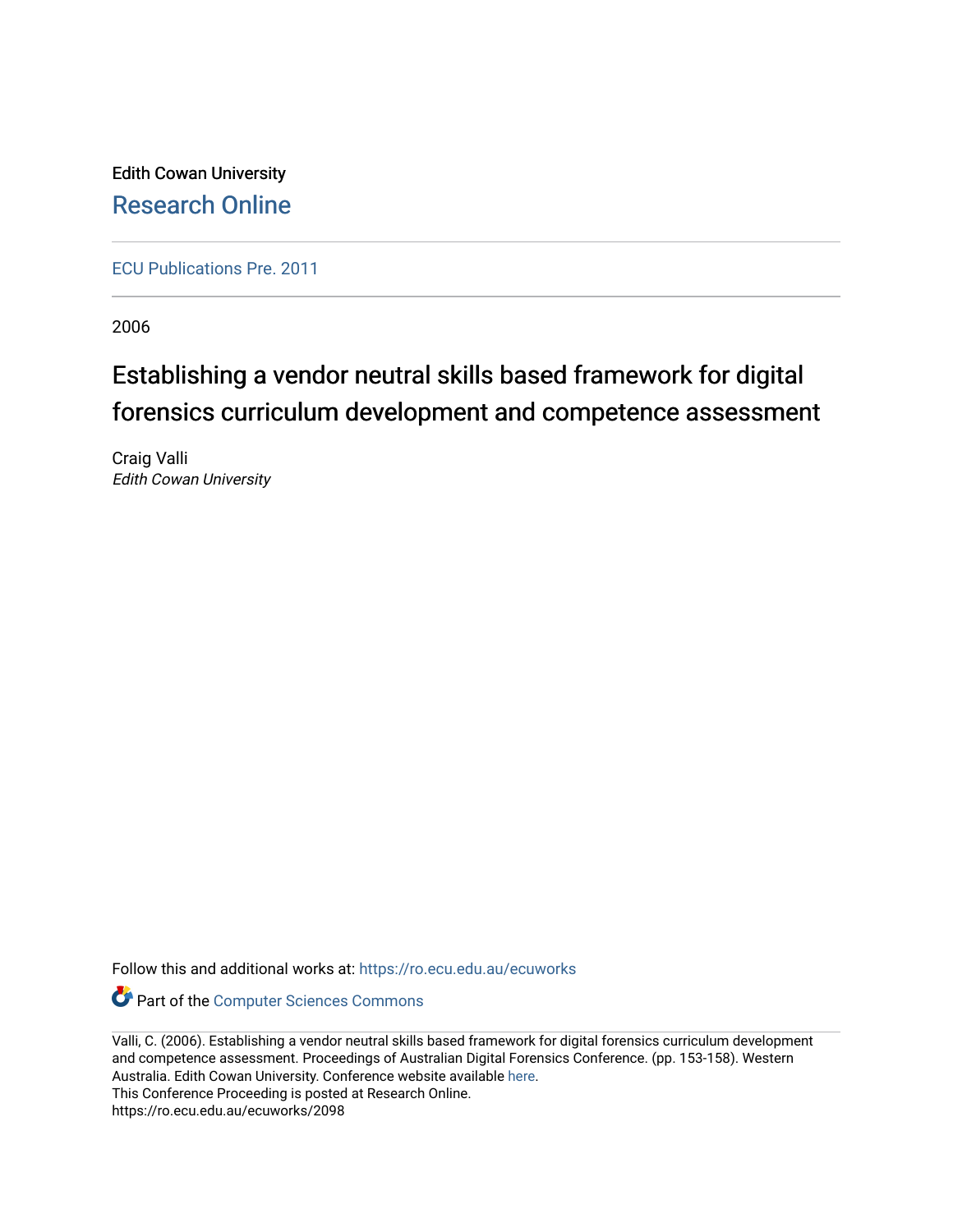# **Establishing a vendor neutral skills based framework for digital forensics curriculum development and competence assessment**

Craig Valli Edith Cowan University c.valli@ecu.edu.au

## **Abstract**

*This paper outlines an approach being undertaken between ECU and the Australian Electronic Evidence Special Advisory Group (EESAG) in the production of vendor neutral skills matrix for developing curriculum and evaluating competence. The framework is constructed using Blooms Taxonomy of Learning. This is a work in progress paper and covers the inital stages of the development* 

**Keywords** competency, forensics, learning, framework, vendor, evidence, curriculum

## **INTRODUCTION**

One of the challenges for computer science educators in recent years is the encroachment of the computer science space by vendor based training masquerading as education. The area of computer or digital forensics is also suffering from glib advertising by trainers and vendors stating such things as become a computer forensics expert in 24 hours or five-day computer forensics boot camp. Furthermore vendor specific training is little more than a certification program for a particular product even if it is "industry standard"(Valli, 2003). Just because someone can use a technology does not mean that they are suitably credentialed and have an expert understanding of it from first principles a good example of this is a modern automobile. While there is nothing wrong with this as an approach to training it often does little to develop the overall skill and competence of a forensic examiner due to its narrow product specific focused curriculum. Furthermore, while essential that one can demonstration proficiency by possibly gaining the industry certification it does little to assess competence as an expert beyond use of the package/system.

Expertise in digital forensics requires a wide range of expertise within the computer science discipline from basic concepts such as number systems and arithmetic through to complex skills in process and concepts involved for instance in the acquisition of a live RAID disk subsystem. This level of complexity cannot be demonstrated nor tested using a multiple choice test. Assessment of skills in this discipline should involve witnessing of both the theoretical aspects and practical execution of skills to achieve a particular process or outcome.

This paper outlines an approach being undertaken between Edith Cowan University and Electronic Evidence Special Advisory Group in the production of vendor neutral skills matrix for developing curriculum and also for evaluating competence of electronic evidence or digital forensic examiners.

# **THE NEED FOR A FRAMEWORK**

Currently there exists little in the way of cogent educationally based frameworks or curriculum for digital forensics. Although the discipline is a relative newcomer in the computer science area many of the principles of operation and theory underpinnings are the same as existing subject material within computer science praxis.

One of the other dangers of the current status quo within the digital forensics domain is that a lot of the "education" is vendor driven training. This form of "education" being offered is in reality specific training about a vendor's product and execution of same to achieve forensics outcomes with that given product. This is not education it is training and as such should be sold as that. Education is about theories and principles of operation to enable lifelong learning whereas training is atypically lock step instruction to achieve an end goal with a given tool. To illustrate the point further, take the case of Person A was trained in a particular computer language or they can be educated about the constructs and theories behind programming using that language as a vehicle in this case Person B. When a transition or change is needed to another programming language then Person A will have to be retrained often at considerable expense. Furthermore, by developing skills on a vendor centric approach a professional will tend to see solutions to a problem that may also not be the most expedient or efficient and will end up being tools centric rather than problem or skills centric.

Many previous attempts at creating frameworks have been technology centric which is not ideal for construction of a framework in an area that is rapidly evolving. This is particular problem in the computer industry due to the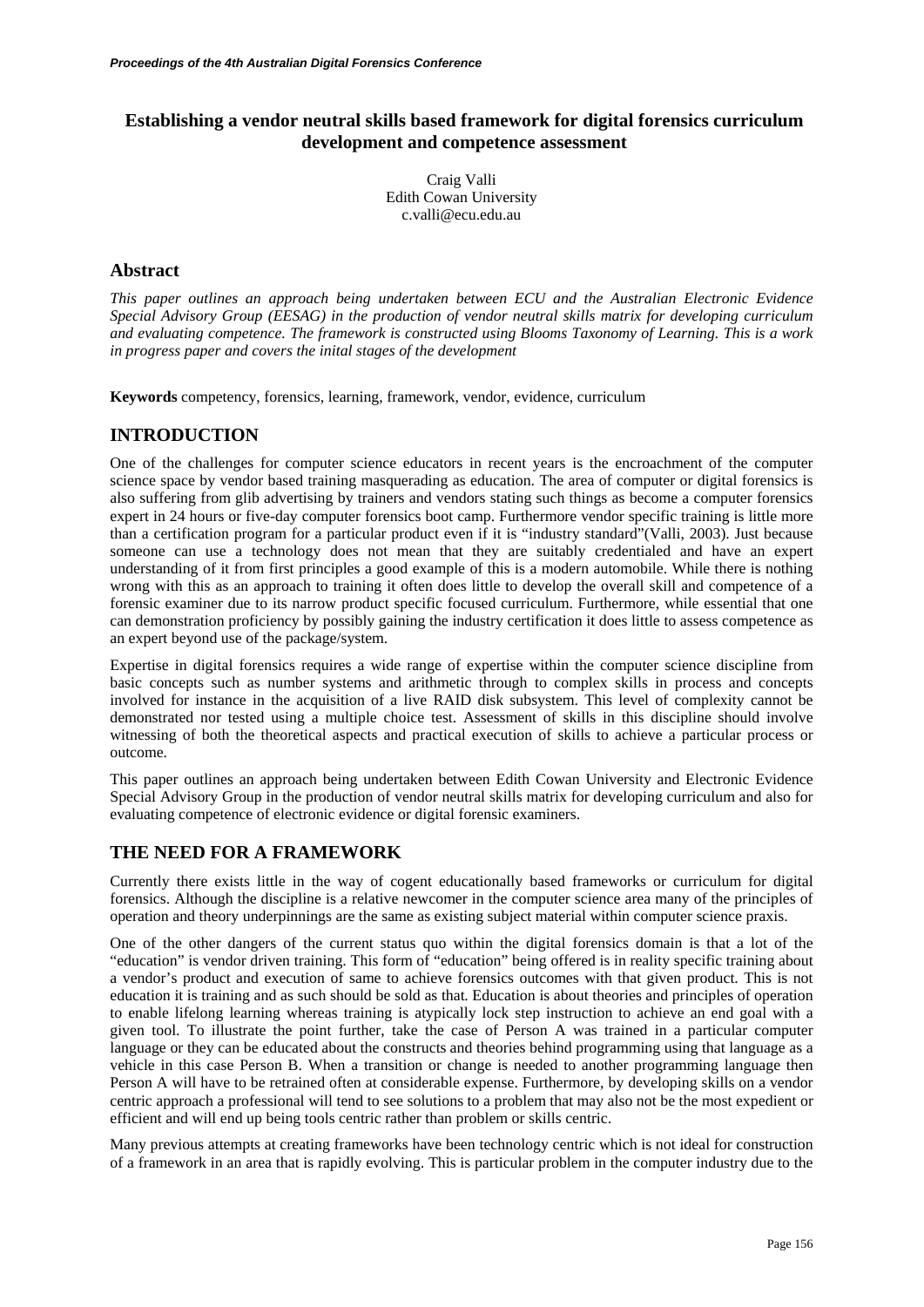high rate of technological obsolescence and also vaporising vendors. Forensics is based in a scientific tradition and adoption of almost a monotheist approach to vendors and solutions is almost the anti-thesis of good science.

For example, the "professional" will become aligned with a particular solution or process which will inevitably not be the best outcome or solution for every case. By being vendor bound also examiners may be less inclined to try alternate avenues of investigation for a particular case the end result of which could be a loss of critical evidence or breakthrough. Furthermore, aligning a framework with a particular vendor in an area that is fluxing to level of digital forensics practise is tenuous. As processes evolve in a science, paragons are re-examined and re-aligned to better fit changing knowledge landscapes and avenues of enquiry.

# **PRINCIPLES UNDERLYING THE FRAMEWORK**

There are two overarching principles for the framework and these are firstly that the framework be vendor neutral and skills centric and second that the framework employ sound educational theories and practise in the development of the framework.

Educational learning theories aid in structuring learning targets and outcomes and are valuable tool in construction of a skills matrix with competency or learning. Most skills are learnt through example, via training or education, very few are innate or intrinsic to a person the concept of tabula rasa. Even the simple ability to dodge a flying object such as a fast moving cricket ball is a too often painfully learned behaviour. One of the major educational frameworks used to construct curricula is Blooms Taxonomy of Learning it is a well established learning taxonomy for the construction of learning artefacts and objects (Bloom, 1984). Blooms Taxonomy consists of six levels of abstraction for categorising skills and knowledge and developing appropriate evaluation mechanisms of same. The levels are Knowledge, Comprehension, Application, Analysis, Synthesis and Evaluation.

## **THE PROPOSED FRAMEWORK**

There will be six levels of expertise rating the level of skill numbered Level 1 through 6. The levels are intended to demonstrate a progressive hierarchy of skill or achievement of process execution ability. These levels are then used to generate activities or performance criteria for attaining certification of a core competency at a particular level. The use of the six levels borrows heavily from Blooms Taxonomy of Learning that elucidates a progression of knowledge and skills acquisition as a progression. The six levels presented in this framework are scaffolded such that each level provides requisite skills for progression and use in the further levels. Progression or certification to a Level is only as a result of achieving mastery of prior levels of expertise. These levels are intended to be discrete and robustly fecund, it is expected that even highly knowledgeable and experienced persons would only achieve Level 6 competency across some domains within the final framework. The levels are outlined below with Blooms levels in brackets:

## **Level 1 – Define (Knowledge)**

This level indicates the lowest level of competency. A person would be able to define what an activity, process or concept is for example

- Define a forensic image
- Define a cryptographic hash

#### **Level 2 – Apply (Comprehension)**

This level is indicated by the ability to apply an activity, process or concept.

- Apply a cryptographic hash
- Apply procedure to attain a acquisition of a forensic image

## **Level 3 – Explain (Application)**

This level is indicated by the ability to apply an activity, and explain the process or concept/s.

- Explain how a cryptographic hash is created
- Explain how a forensic image is acquired

#### **Level 4 – Evaluate (Analysis)**

This level is indicated by the ability to critically evaluate, analyse an activity, process or concept.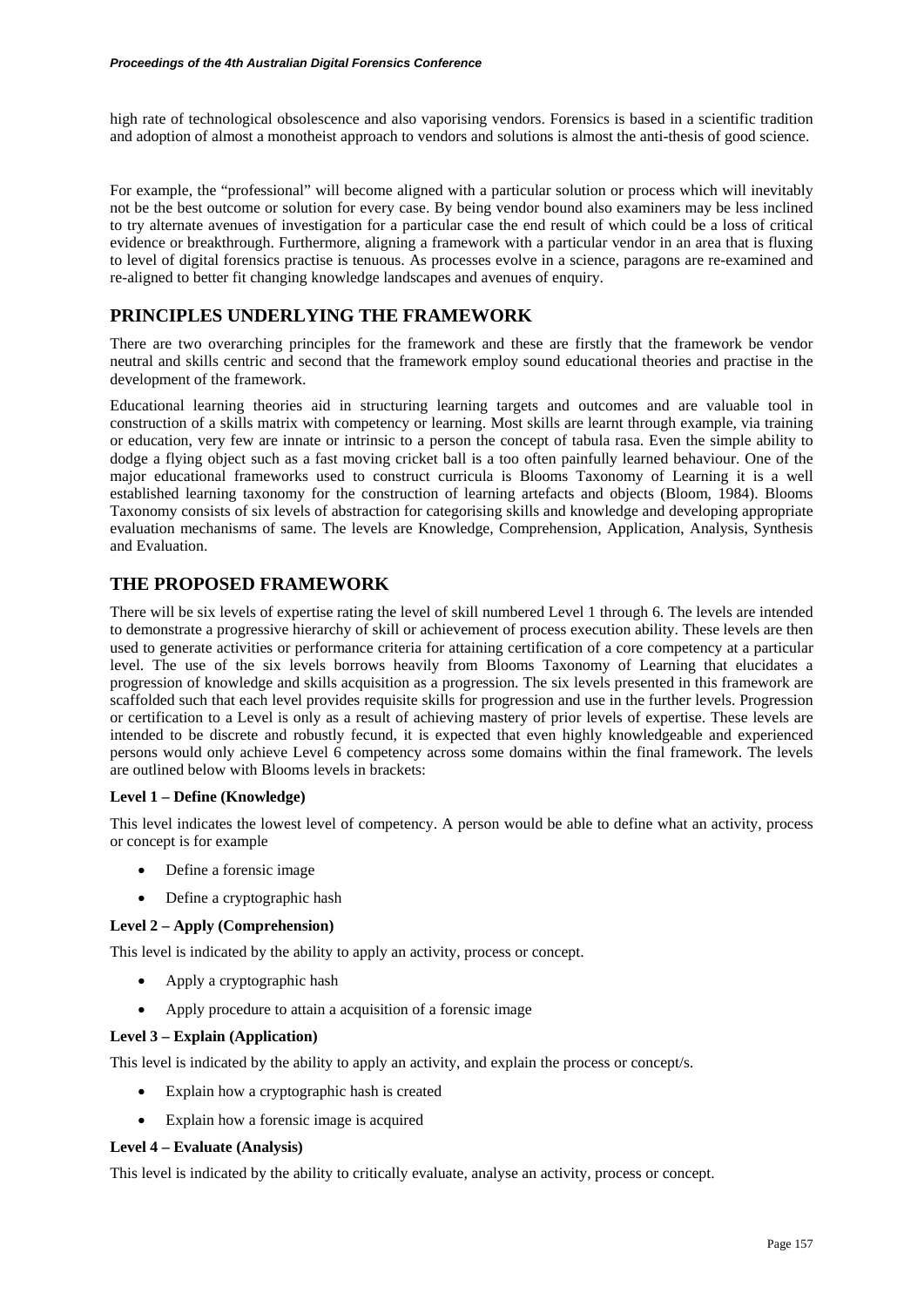- Evaluate cryptographic hashes for suitability to task
- Evaluate various methods of forensic image acquisition for a given scenario

### **Level 5 – Critique (Synthesis)**

This level is indicated by the ability to critique an activity, process or concept using sound scientific process.

- Critique a use of cryptographic hashes by another examiner. Using a variety of methods to evaluate.
- Critique another examiners acquisition procedure using appropriate methods.

#### **Level 6 – Synthesis (Evaluation)**

This level is indicated by the ability to synthesise relevant material to produce an expert report or a validated solution for an activity, process or forensic concept using sound scientific process.

- Produce a expert report on another examiners hard disk acquisition procedure
- Produce a expert report for court on the MD5 hash collision issue
- Solve a multi-partite forensic issue such as acquisition and verification of a live RAID system

The reason for changing the naming conventions is that reducing confusion with standard terms used within the community of practice. An example of this being Analysis being functionality different in Blooms Taxonomy to that of analysis in forensic investigations.

# **GENERIC CORE COMPETENCIES**

There are a set of generic core competencies that are associated with most professions and these are atypically unique and discrete. These core competencies are often the pivotal points of arbitrage and demarcation within, between and among the discipline area. Therefore, logically it should follow that a digital forensic examiner would possess a set of core competencies that are generic to the discipline of digital forensics. These competencies should be linked inextricably to duties or tasks that a forensic examiner must perform in execution of their professional duties. These core competencies should be viewed at the rudiments or skeleton upon which all competence within the area of digital forensics is built upon. The authors posit that the abilities or skills that a digital forensics examiner requires break down into three broad areas of application and competence. These are

#### **Evidence Acquisition**

The acquisition and preservation of the original evidence either in-situ or in-stream. This should be down in a sound forensic manner using appropriate tools and techniques with minimal or no modification of original evidence.

#### **Evidence Analysis**

The production of scientifically replicable analysis of evidence using sound forensic processes and techniques, using validated, as well as verified technology.

#### **Evidence Report and Presentation**

The cogent, lucid, non-polemic presentation and reporting of electronic evidence to external third parties and courts of law.

As an example in this paper we will provide a breakdown of one stream of the framework based upon the Evidence Acquisition as the core competence. The work presented is by no means completed and is illustrative only.

## **EVIDENCE ACQUISITION SKILLS OUTCOMES AND ASSESSMENT**

Outcomes are the end goal or skill base that a digital forensics examiner should aspire to attain to demonstrate competence at a particular level. The following are some possible outcomes for an examiner to have which relate to the acquisition of digital evidence.

It is expected that a competent digital forensic examiner should be able to;

1. Acquire an exact or best possible copy of digital evidence from a digital device or appliance with minimal disturbance of original evidence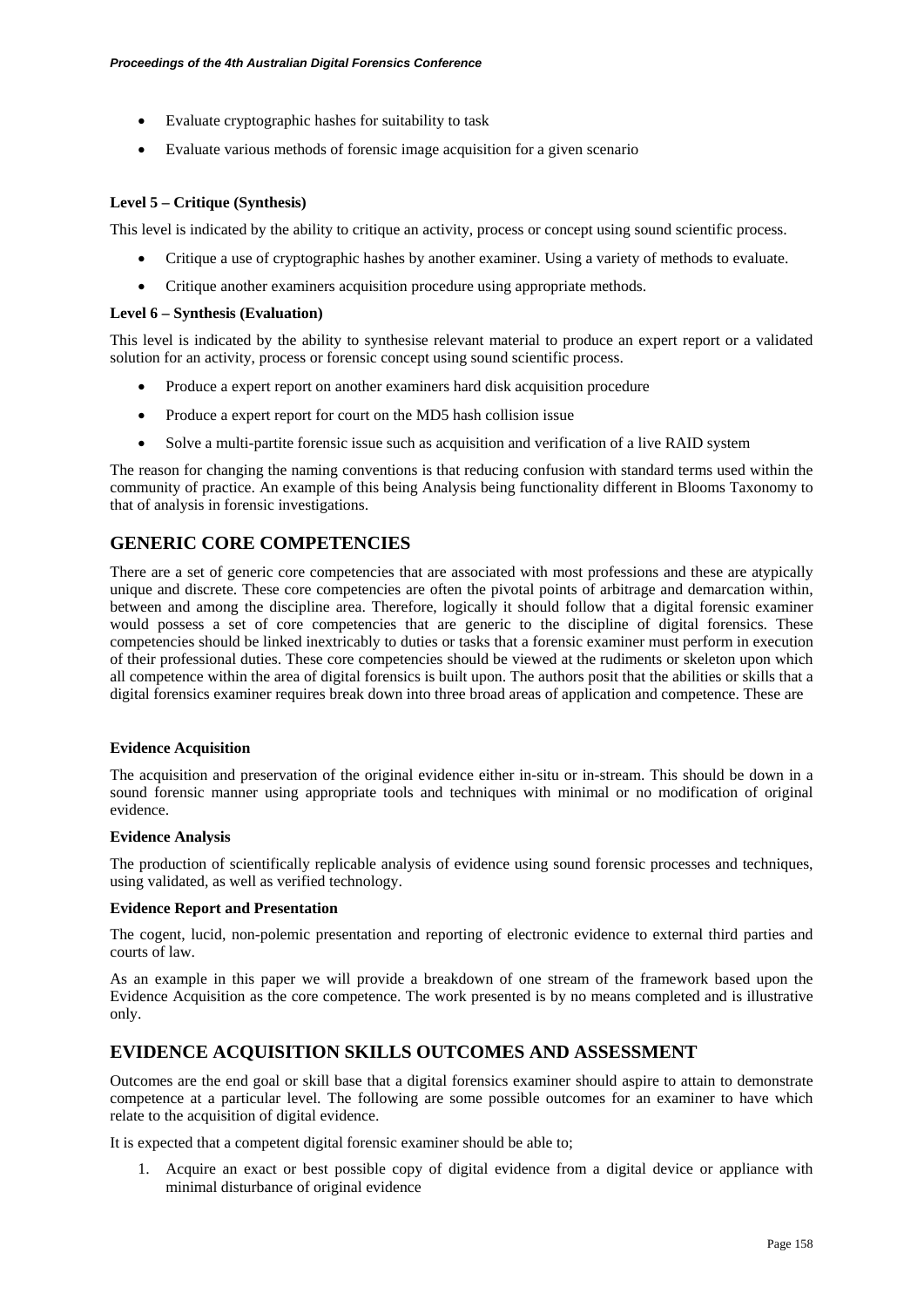- 2. Explain fundamental principles of computer and forensic science as they apply to the acquisition of digital evidence,
- 3. Apply valid forensic processes and principles to acquire digital evidence,
- 4. Validate forensic acquisition processes and outcomes using sound scientific methods,
- 5. Validate forensic acquisition technology using sound scientific methods and principles,
- 6. Cogently communicate either verbally or in a written report a process or technique related to acquisition of digital/electronic evidence.

From the outcomes the generation of skill levels or target behaviours can be generated the authors in this paper will explicate some detail for Evidence Acquisition at Outcome 1 at Skill Level 1, 2 and 3. Again the lists of competencies are not complete and are meant as an example only.

#### **Outcome A-1**

Acquire an exact or best possible forensic image of a digital device or appliance with minimal or no disturbance of original evidence

#### **Level 1**

This level is demonstrated when a candidate can

1. Define forensic image or bit level copy

2. Define a simple procedure to acquire a forensic image of a computer hard disk or USB memory stick using a suitable forensic imaging software

3. Define a cryptographic hash

## **Level 2**

This level is demonstrated when a candidate can

1. Apply a simple procedure to acquire a verified forensic image

2. Apply a cryptographic hash to verify an file, directory or image

## **Level 3**

This level is demonstrated when a candidate can

- 1. Explain how a cryptographic hash is created and then is able to be used to verify a forensic copy
- 2. Explain a procedure to acquire a forensic image from a digital device.
- 3. Explain the concept of a partition and how it relates to an image of magnetic media device.

## **ASSESSING COMPETENCE/KNOWLEDGE**

One of the key elements of the framework is structuring assessment of the skills and knowledge in the framework. Assessment should be able to be achieved via various methods and type to demonstrate proficiency and also provide some triangulation of measure. Furthermore, certain assessment types are better suited to different levels of the framework. It can be argued that multiple choice questions could be used to assess competency at all six levels of the framework. However, these would be complex to construct and possibly not give a candidate an ability to demonstrate competence. Likewise the incorrect use of essay could be a problem for example, a essay question to define what an MD5 Hash is would be inappropriately aligned.

In addition to alignment, the effect of assessment on student learning also needs to be considered. There can be little argument that assessment drives student learning (Ramsden 1992; Weimer 2002; Biggs 2003; Mackinnon and Manathunga 2003). If we wish to get students to learn, there are two critical aims which must be addressed. Firstly, the content and teaching practices must match the course objectives, and secondly, the assessment must align with the outcomes expected and be relevant to the level of understanding required for that subject. Objectives requiring higher level engagement must be assessed using appropriate assessment techniques. In relation to competencies for digital investigators,

Feedback is an essential tool if students are to learn through assessment. Ramsden (1992) states that a lack of feedback not only causes angst in the students, but is also an attributable cause of failure in first year students.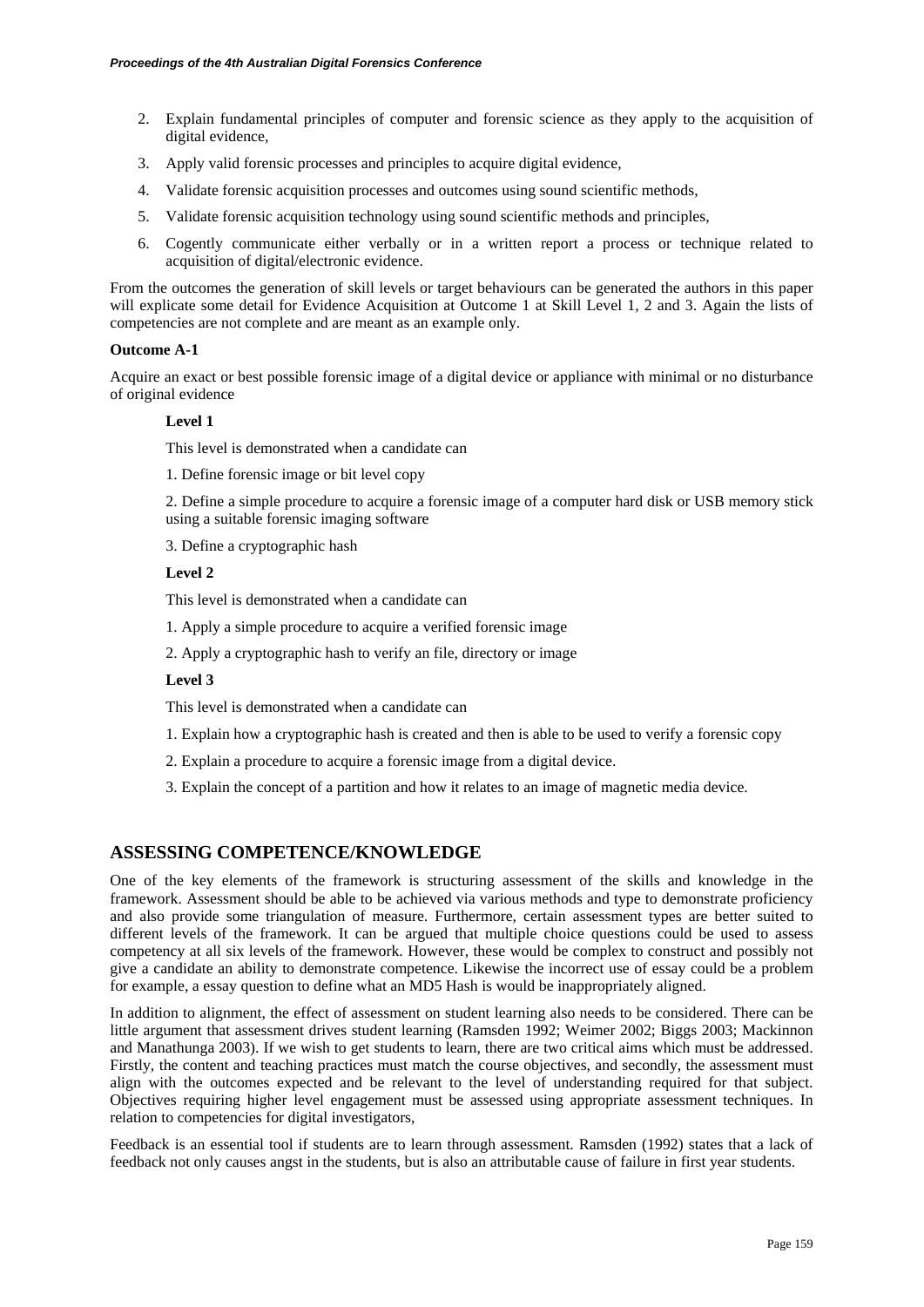The following table gives indicative methods of assessment matched against the proposed framework that could be used within the digital forensics paradigm to achieve

| Level        |                  | <b>Suitable Assessment Type</b>    |
|--------------|------------------|------------------------------------|
| 1            | <b>Define</b>    | Multiple Choice Test               |
|              |                  | Written Test – Short Answer        |
| $\mathbf{2}$ | <b>Apply</b>     | <b>Practical Test</b>              |
| 3            | <b>Explain</b>   | <b>Practical Test</b>              |
|              |                  | Written Test – Essay, Short Answer |
| 4            | <b>Evaluate</b>  | Written Test – Essay, Short Answer |
|              |                  | Case Analysis                      |
| 5            | <b>Critique</b>  | Written Test – Essay               |
|              |                  | Case Analysis/Defence              |
| 6            | <b>Synthesis</b> | Written Test – Essay               |
|              |                  | <b>Practical Test</b>              |
|              |                  | Case Analysis/Defence              |

**Table 1 – Suitable Assessment Types** 

To demonstrate competence in Level 1 atypically requires rote learning of basic facts relating to the relevant outcome. Mastery of this level is adequately demonstrated by using multiple choice or short answer as outlined in Table 1 as the primary assessment mechanism.

Level 2 is the application of rudimentary concepts and processes learned from Level 1 attainment. Demonstration of mastery at this level is best assessed by practical application of the concept/process under test conditions. In the example above one of the Level 2 outcomes indicators was *Apply a simple procedure to acquire a verified forensic image.* 

To test this skill a person could be practically tested in their ability to apply a given procedure to the acquisition and verification of a forensic image. The actual procedure could be of the candidates instantiation or be based on a departmental or standard process used by the validating organisation. It is critical that the acquisition and verification of the forensic image are closely observed and assessed in the evaluation process.

Level 3 is again progressing from previous levels the candidate must now combine and use their knowledge of the area demonstrating the ability to explain a concept or process. It is envisaged that this stage represents the basic level of competence for a digital forensic examiner that would be capable of presenting material to court, tribunal or third party.

In the example above *Explain a procedure to acquire a forensic image from a digital device* would mean that an examiner could explain the underpinning concepts, processes and procedures required to acquire a forensic image. Assessment of this skill can be undertaken in a written test or peer evaluation of the elocution of the candidate upon the subject matter. Practical demonstration with dialogue and instruction would also demonstrate mastery at this level.

Assessment is a difficult subject and it is not the aim of this paper to provide an overly academic exploration of this at this point in time. However, once the initial framework is developed an empirical learning approach will be taken towards production of assessment artefacts. It also envisaged that some form of validation and audit process will be undertaken to ensure that assessment is applied consistently to ensure quality.

# **FUTURE WORK**

Currently work on the framework is limited to expanding the first three levels of the framework as it is felt that this is the rudimentary level of skill or competence that a digital forensic examiner requires to function in the vocation. The framework is designed to be vendor neutral and also be able to be used in various jurisdictions and communities of practice within the electronic evidence/digital forensics discipline.

One of the major challenges in producing the framework will be the common language or nomenclature used in its construction. To describe the emergent discipline area alone there are computer forensics, forensic